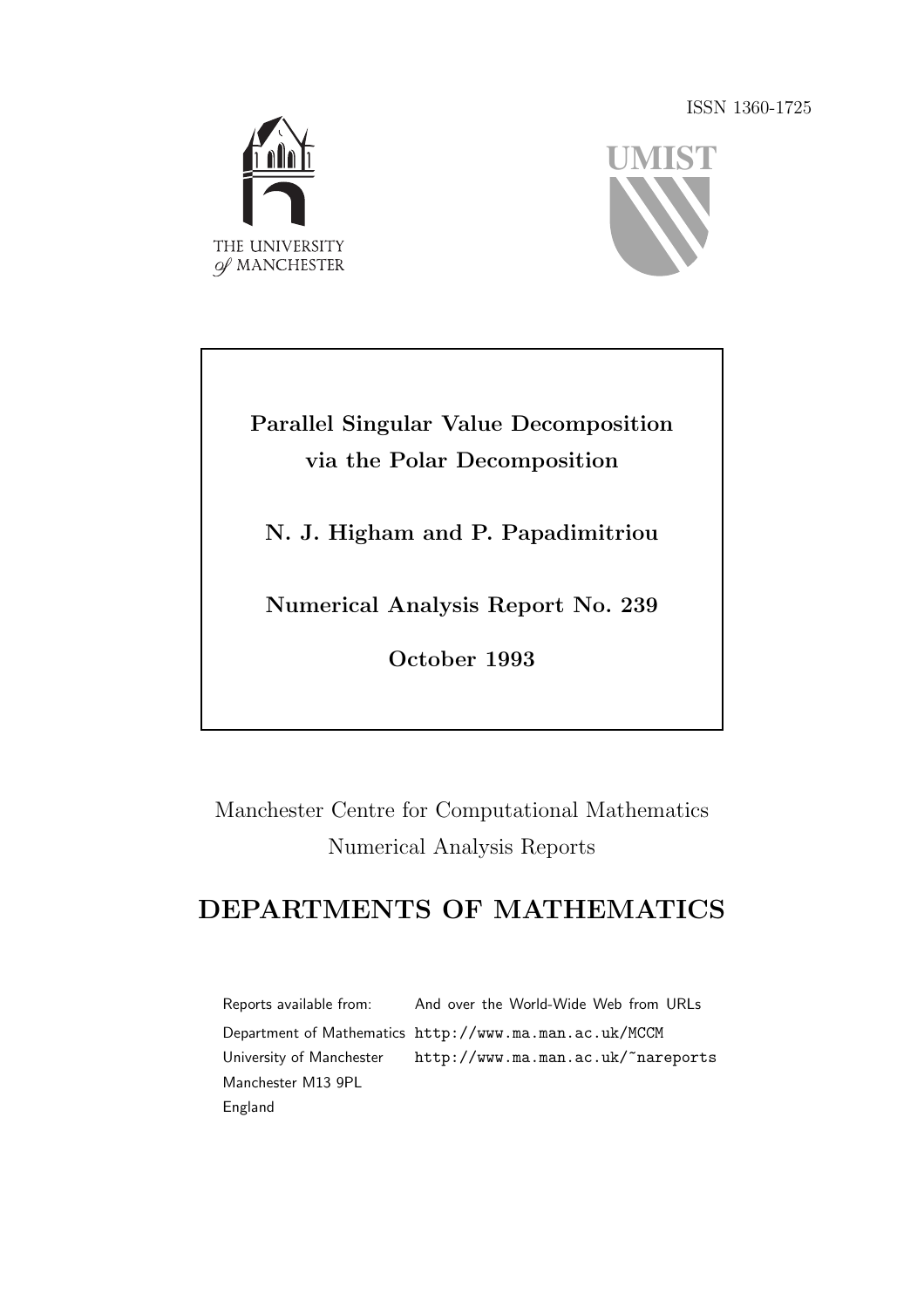# Parallel Singular Value Decomposition via the Polar Decomposition

Nicholas J. Higham<sup>∗</sup> Pythagoras Papadimitriou†

October 30, 1993

#### Abstract

A new method is described for computing the singular value decomposition (SVD). It begins by computing the polar decomposition and then computes the spectral decomposition of the Hermitian polar factor. The method is particularly attractive for shared memory parallel computers with a relatively small number of processors, because the polar decomposition can be computed efficiently on such machines using an iterative method developed recently by the authors. This iterative polar decomposition method requires only matrix multiplication and matrix inversion kernels for its implementation and is designed for full rank matrices; thus the proposed SVD method is intended for matrices that are not too close to being rank-deficient. On the Kendall Square KSR1 virtual shared memory computer the new method is up to six times faster than a parallelized version of the LAPACK SVD routine, depending on the condition number of the matrix.

Key words. singular value decomposition, polar decomposition, numerical stability, LAPACK, level 3 BLAS, Kendall Square Research KSR1 computer

#### AMS subject classifications. primary 65F15

<sup>∗</sup>Department of Mathematics, University of Manchester, Manchester, M13 9PL, England (na.nhigham@na-net.ornl.gov). The work of this author was supported by Science and Engineering Research Council grant GR/H52139, and by the EEC Esprit Basic Research Action Programme, Project 6634 (APPARC).

<sup>†</sup>Department of Mathematics, University of Manchester, Manchester, M13 9PL, England (na.papadimitriou@na-net.ornl.gov). Current address: Data Information Systems PLC, 125 Thessalonikis, N. Philadelphia, Athens 142 43, Greece. This author was supported by an SERC Research Studentship.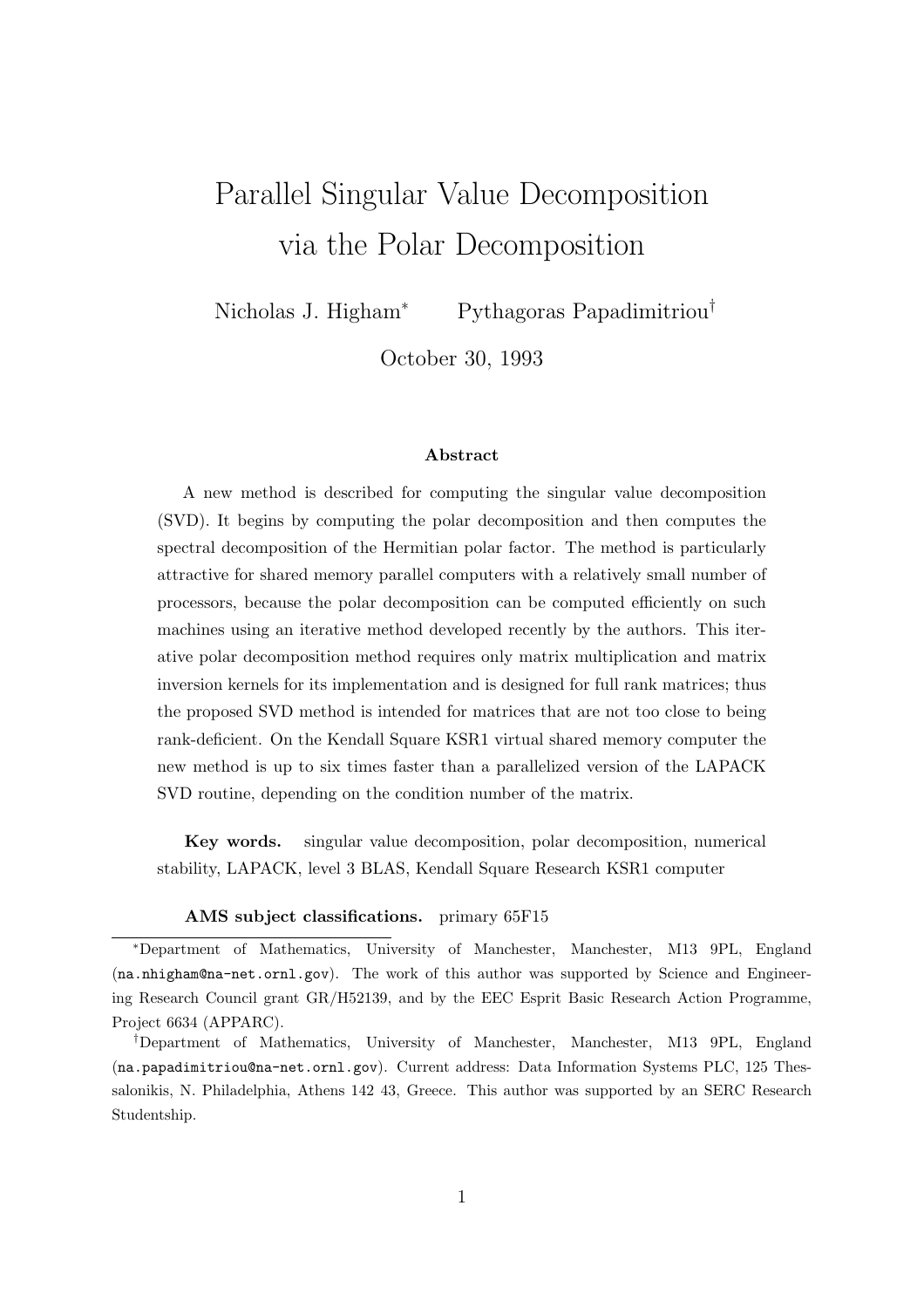### 1 Background and Motivation

A modern theme in matrix computations is to build algorithms out of existing kernels. It is standard practice to express algorithms in terms of BLAS operations, since efficient implementations of the three levels of BLAS are available on a wide range of machines; LAPACK, for example, uses the BLAS throughout [1]. Higher level building blocks can also be used. Bai and Demmel [2] are building a toolbox from which methods for solving the nonsymmetric eigenvalue problem can be constructed; their building blocks include matrix multiplication, matrix inversion, LU and QR factorization, and condition number estimation.

In this work we propose an algorithm for computing the singular value decomposition (SVD) that requires just three building blocks: matrix multiplication, matrix inversion, and solution of the Hermitian eigenproblem. Our approach is motivated by the fact that for the Kendall Square KSR1 virtual shared memory computer there is not available, at the time of writing, a library of matrix computation software that takes full advantage of the machine. The manufacturer does, however, supply a KSRlib/BLAS library that contains a highly optimized level-3 BLAS routine  $\mathbf{xGEMM}^1$  [12], together with an implementation of LAPACK, KSRlib/LAPACK [13], that calls the KSRlib/BLAS library. Our aim was to produce an SVD routine that is faster on the KSR1 than the KSRlib/LAPACK routine xGESVD (which implements the Golub–Reinsch algorithm), but without sacrificing numerical stability. Rather than code any of the existing parallel SVD algorithms [3], [4], [16], we wanted to make use of parallel codes that we had already developed for computing the polar decomposition and solving the Hermitian eigenproblem. Our aim has been achieved and we think that our new algorithm merits consideration for other parallel machines that lack an optimized SVD routine.

Unlike standard techniques for computing the SVD, our method is influenced by the singular value distribution. Specifically, the time required to compute the SVD of  $\tilde{A}$  is, very roughly, proportional to  $\log_2 \kappa_2(A)$ , where  $\kappa_2(A)$  is the 2-norm condition number. Since, furthermore, the iteration underlying our method can fail to converge when A is rank-deficient, the method is intended for matrices that are not too nearly rank-deficient. There are various applications in which this requirement is met. When the iteration does converge the method is almost always numerically stable, and in any case it is easy to test the stability a posteriori.

We briefly mention two other well-known ways to compute the SVD of  $A \in \mathbb{C}^{m \times n}$ given a Hermitian eigensolver. One involves computing the eigensystem of  $A^*A$ ; we reject

<sup>&</sup>lt;sup>1</sup>The  $x'$  in routine names stands for the Fortran data type: in this case, S or C.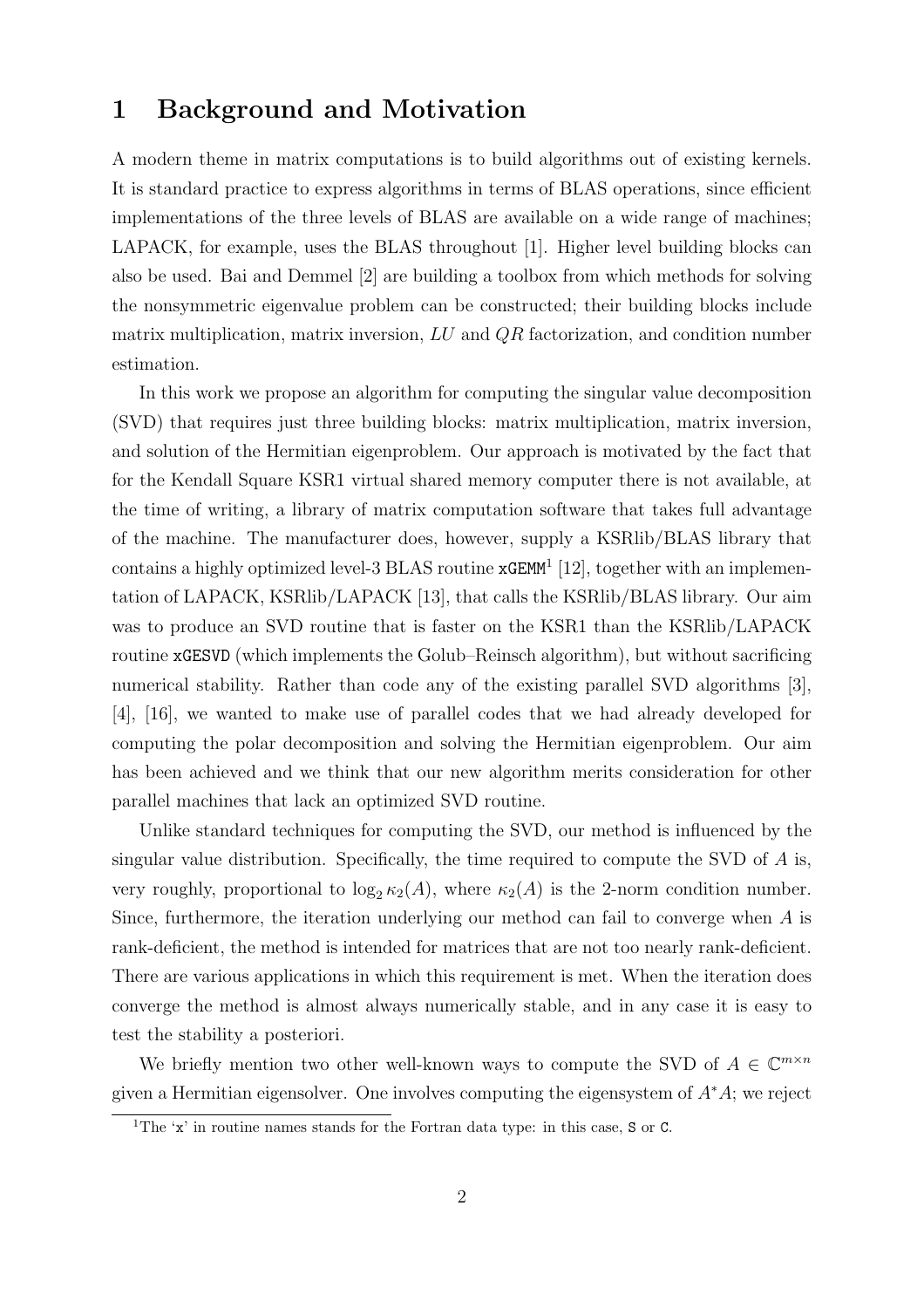this method on the grounds that it is numerically unstable unless  $A$  is well-conditioned [6, Sec. 8.3.2].

The second approach is to compute the eigensystem of the  $(m+n) \times (m+n)$  matrix  $\left[ \begin{smallmatrix} 0 & A \\ A^* & 0 \end{smallmatrix} \right]$  $\binom{4}{0}$ , from which A's SVD can be "read off" [6, p. 427]. Because of the expanded dimension this approach is substantially slower for large dimensions on the KSR1 than the method we propose (this can be seen from the results in Section 3), and the storage requirements may in any case be prohibitive.

We describe the new algorithm in Section 2 and give results of its implementation on the KSR1 in Section 3. Our conclusions are given in Section 4.

### 2 The SVD Algorithm

Any matrix  $A \in \mathbb{C}^{m \times n}$   $(m \geq n)$  has a polar decomposition  $A = UH$ , where  $U \in \mathbb{C}^{m \times n}$ has orthonormal columns and  $H = (A^*A)^{1/2} \in \mathbb{C}^{n \times n}$  is Hermitian positive semidefinite (see [11, Section 7.3], for example). If A is real then the polar factors are real. Let H have the spectral decomposition  $H = VDV^*$ , where V is unitary and  $D = diag(d_i)$ with  $d_1 \geq d_2 \geq \cdots \geq d_n \geq 0$ . Then  $A = P \Sigma Q^*$  is an SVD where  $P = UV$ ,  $\Sigma = D$ and  $Q = V$ . Note that this is an "economy size" SVD with an  $m \times n$  P, which is all that is needed to solve the least squares problem, for example. If the full SVD is required, we could first compute a QR factorization  $A = Q\begin{bmatrix} R & R \end{bmatrix}$  $\binom{R}{0}$  and then find the SVD of R. The polar decomposition is often expressed in terms of the SVD, but we are turning the tables to regard the SVD as a combination of a polar decomposition and a spectral decomposition. In floating point arithmetic, rounding errors can cause some of the computed  $\hat{d}_i$  to be negative when H is nearly singular. The following algorithm takes account of this possibility. Although we state our algorithms for complex  $A$ , they require only real arithmetic when A is real.

#### Algorithm SVD.

Given  $A \in \mathbb{C}^{m \times n}$  with  $m \geq n$  this algorithm computes an SVD  $A =$  $P\Sigma Q^*$ .

- (1) Compute the polar decomposition  $A = UH$ .
- (2) Compute the spectral decomposition  $H = VDV^*$ .
- (3)  $P = UVD<sub>S</sub>$ ,  $\Sigma = |D|$ ,  $Q = V$ , where  $D<sub>S</sub> = \text{diag}(\text{sign}(d<sub>i</sub>)).$

For the algorithm to be successful we need efficient and stable ways to carry out steps (1) and (2). And for a particular implementation we need either a proof that the algorithm is stable or an a posteriori stability test that can be used as a fourth stage of the algorithm.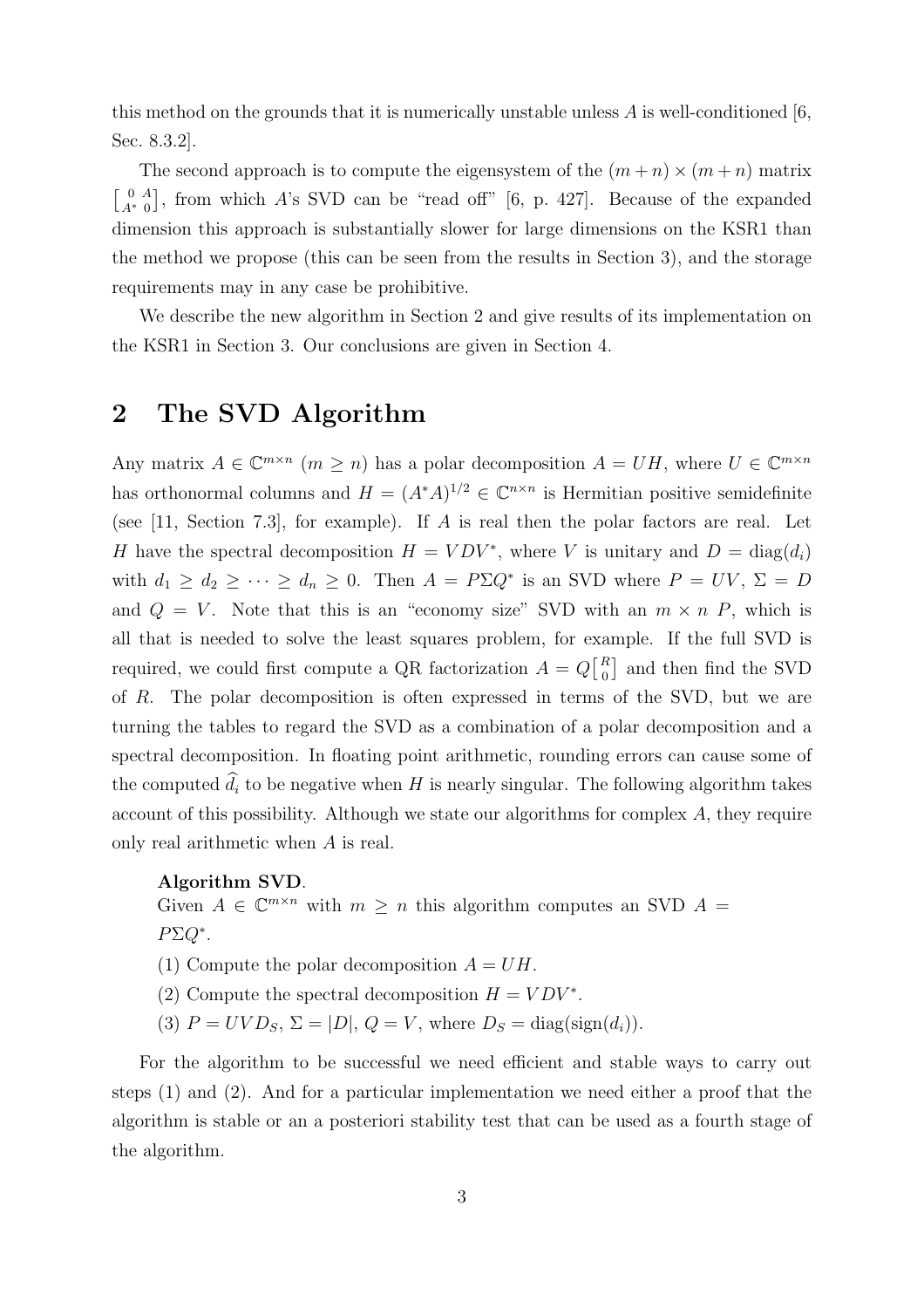An operation count for the case  $m = n$  gives insight into the efficiency. If we compute the polar decomposition using the Newton iteration of Higham [7],

$$
Y_{k+1} = \frac{1}{2}(\gamma_k Y_k + \gamma_k^{-1} Y_k^{-*}) \quad Y_0 = A \in \mathbb{C}^{n \times n}
$$
\n(2.1)

(for which  $Y_k \to U$  as  $k \to \infty$  with a quadratic rate of convergence, and where  $\gamma_k$  is an acceleration parameter), the cost is in practice at most  $20n^3$  flops, where a flop is an addition, multiplication or division; the precise cost depends on the condition number of A. The eigendecomposition of  $H$  can be obtained using the QR algorithm in approximately  $9n<sup>3</sup>$  flops [6, p. 424]. Accounting for the matrix multiplication in step (3) we have a total of  $31n^3$  flops, which is somewhat more than the  $22n^3$  flops required by the Golub–Reinsch SVD algorithm [6, p. 239]. Thus, on a machine where flops are a good measure of cost, this particular implementation of Algorithm SVD is unlikely to be more efficient than the Golub–Reinsch SVD algorithm.

For parallel computation the picture is different because matrix multiplication, and to a lesser extent matrix inversion, can usually be accomplished much more quickly than the flop counts indicate. Therefore the Newton iteration (2.1) could be attractive. However, even better for the KSR1 is the following algorithm of Higham and Papadimitriou [9].

#### Algorithm Polar.

Given  $A \in \mathbb{C}^{m \times n}$   $(m \geq n)$  of full rank, a convergence tolerance tol and a positive integer  $p$ , this algorithm computes the polar decomposition  $A = UH$ .

$$
\xi_i = \frac{1}{2} \left( 1 + \cos \frac{(2i-1)\pi}{2p} \right), \ \alpha_i^2 = 1/\xi_i - 1, \ i = 1: p.
$$
  

$$
X_0 = A / \|A\|_F; \ k = 0
$$

repeat

$$
C_k = X_k^* X_k
$$
  
\n
$$
\rho = ||I - C_k||_F
$$
  
\nif  $\rho \leq \text{tol}$ , go  
\n
$$
\text{Commut a the acceleration per}
$$

Compute the acceleration parameter  $\mu_k$ .

(\*) 
$$
X_{k+1} = \frac{1}{p} \mu_k X_k \sum_{i=1}^p \frac{1}{\xi_i} (\mu_k^2 C_k + \alpha_i^2 I)^{-1},
$$

$$
k = k+1
$$

end

(1) 
$$
U = X_k
$$
  
\n $H_1 = U^*A$   
\n $H = \frac{1}{2}(H_1 + H_1^*)$  (to ensure the computed H is Hermitian)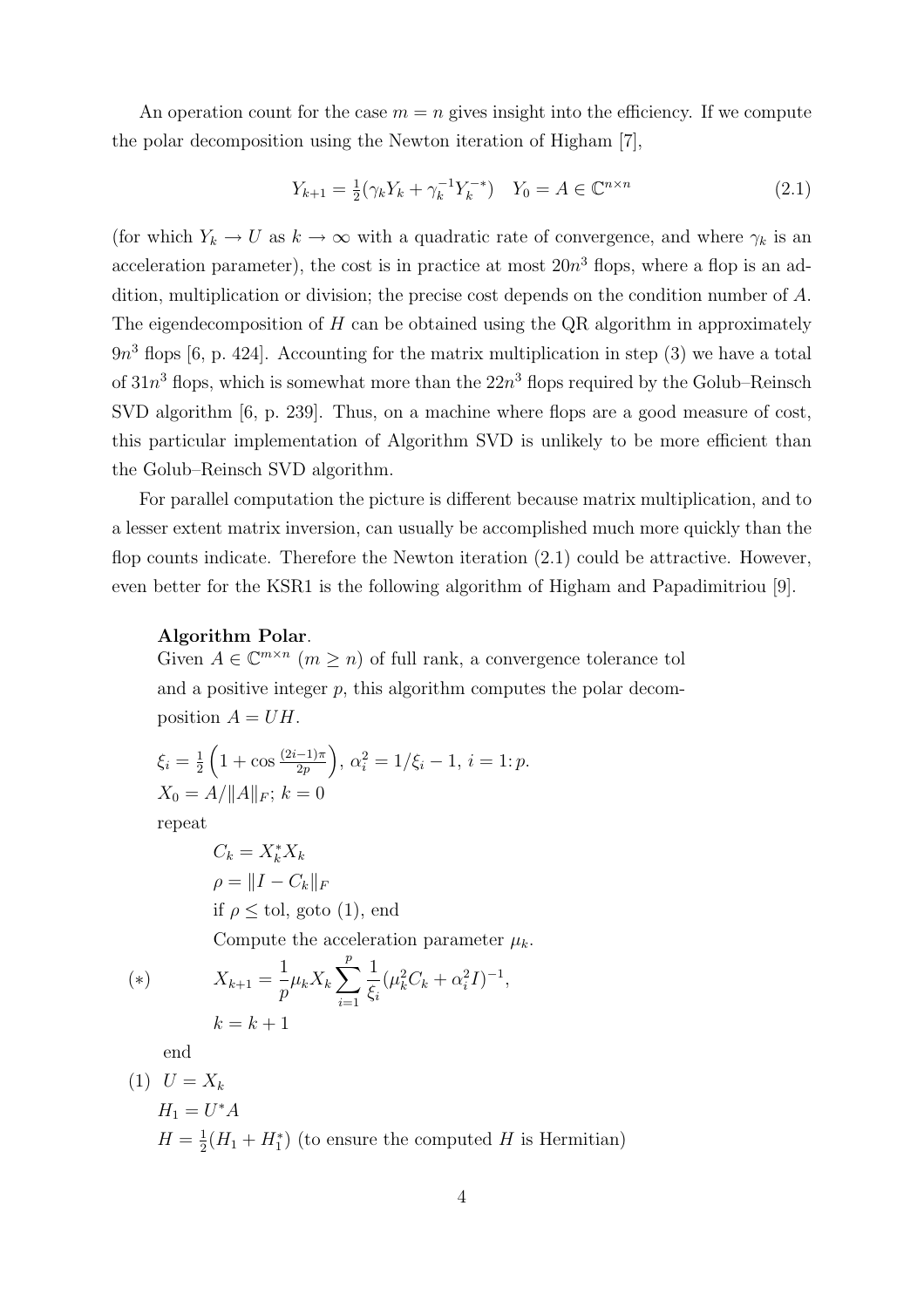The iteration  $(*)$  in Algorithm Polar is globally convergent to the polar factor U, with order 2p. The iteration is well suited to shared memory parallel computers because each of the p inversions in (∗) can be done in parallel. On the KSR1, the implementation of Algorithm Polar described in [9], which has p equal to the number of processors ( $p \le 16$  in [9]), runs an order of magnitude faster than the KSRlib/LAPACK SVD routine xGESVD. We emphasize, however, that there is little point in choosing  $p$  bigger than 16, because the increased order of convergence brings little or no reduction in the number of iterations. When more than 16 processors are available they can be employed to share the work of forming each of the p matrix inverses.

Algorithm Polar requires that A have full rank. If A is rank deficient then so are all the iterates  $X_k$ . The iteration still converges, but to a matrix with singular values 0 and 1; we obtain the correct  $H$ , but a rank-deficient  $U$ . In practice, when  $A$  is rank-deficient rounding errors usually cause the iteration to converge to a matrix with orthonormal columns (to within the convergence tolerance) and we may still obtain a satisfactory computed polar decomposition, but rounding errors can also cause failure to converge. Note that  $U$  is not unique when  $A$  is rank deficient, so there are many possible matrices to which the iteration could converge in the presence of rounding errors.

Following the approach of Higham and Schreiber [10] we can add an initial complete orthogonal decomposition step to Algorithm SVD and apply Algorithm Polar to the resulting square nonsingular upper triangular matrix. We thereby obtain an SVD algorithm that works for *any*  $A \in \mathbb{C}^{m \times n}$ . However, efficient computation of the complete orthogonal decomposition on a parallel machine is difficult and requires building blocks in addition to those that we are assuming are available, so we do not explore this idea here.

We now investigate the numerical stability of Algorithm SVD. We will use the 2-norm  $||A||_2 = (\rho(A^*A))^{1/2}$ , where  $\rho$  is the spectral radius, and the Frobenius norm  $||A||_F =$  $(\sum_{i,j} |a_{ij}|^2)^{1/2}$ . Let the computed polar factors  $\widehat{U}$  and  $\widehat{H}$  satisfy

$$
A+E=\widehat{U}\widehat{H},
$$

and let the computed matrices  $\widehat{V}$  and  $\widehat{D}$  of eigenvectors and eigenvalues of  $\widehat{H}$  satisfy

$$
\widehat{H} + F = \widehat{V}\widehat{D}\widehat{V}^*.
$$

Then, ignoring the rounding errors in forming  $\hat{P}$  (which have a negligible effect on the final error bound), we have

$$
\widehat{P}\widehat{\Sigma}\widehat{Q}^* = \widehat{U}\widehat{V}\widehat{D}\widehat{V}^*
$$

$$
= \widehat{U}(\widehat{H} + F)
$$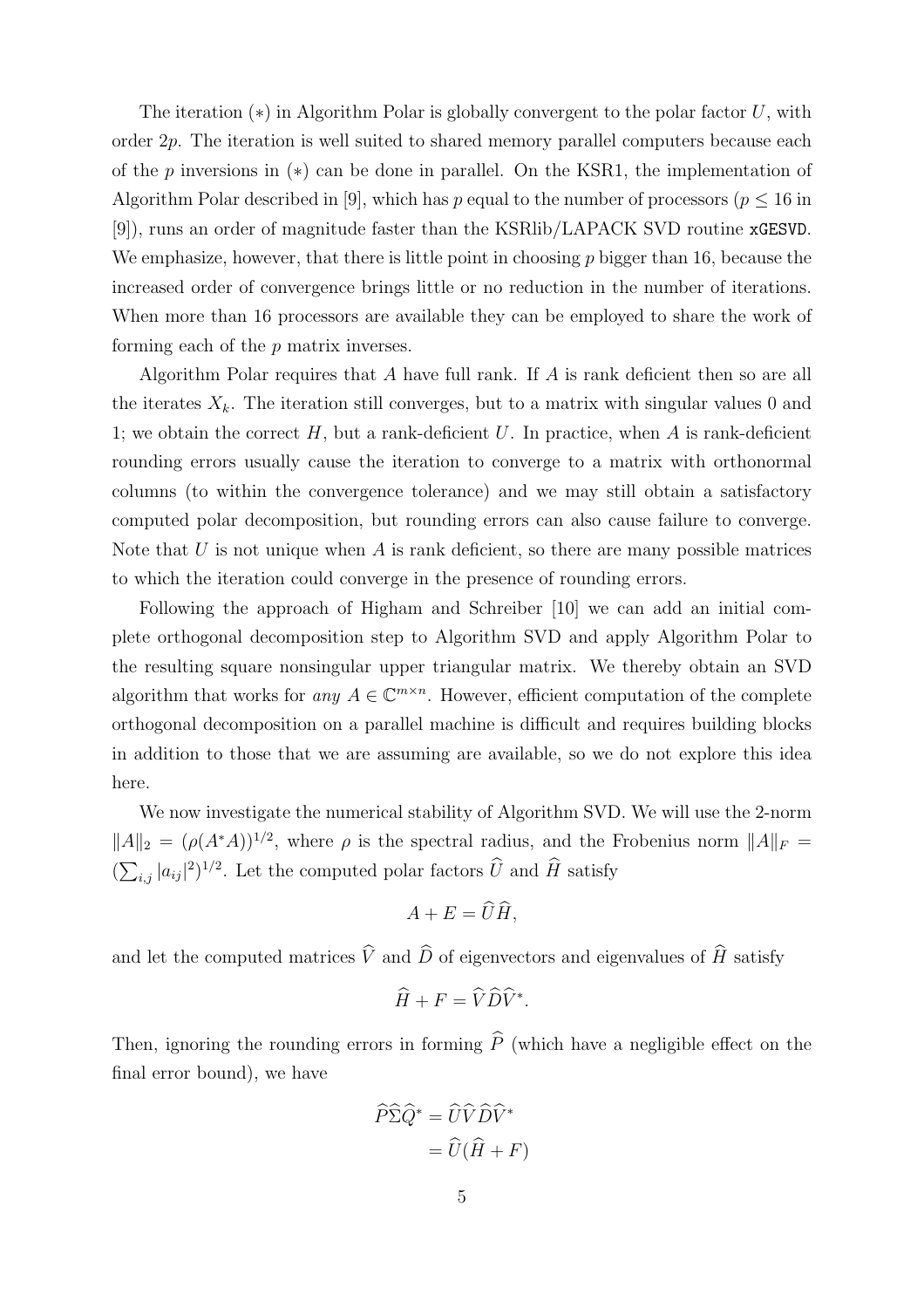$$
= A + E + \widehat{U}F
$$

$$
\equiv A + \Delta A.
$$

We will assume that the eigensolver is stable to precision to  $\ll 1$ , so that

$$
||F||_2 \leq c_n \text{tol} ||\widehat{H}||_2, \qquad ||\widehat{V}^*\widehat{V} - I||_2 \leq c_n \text{tol},
$$

where  $c_n$  is a constant, and that the polar factors are computed from Algorithm Polar. The convergence test in Algorithm Polar ensures that  $\widehat{U}^*\widehat{U} = I + K$  with  $||K||_F \leq \text{tol}$ , which implies that  $\|\widehat{U}\|_2 \leq 1 +$  tol. From the above analysis it follows that the computed  $\widehat{P}$  and  $\widehat{Q}$  satisfy  $\|\widehat{P}^*\widehat{P} - I\|_2 = O(\text{tol})$  and  $\|\widehat{Q}^*\widehat{Q} - I\|_2 = O(\text{tol})$ , and that

$$
\|\Delta A\|_2 \le \|E\|_2 + \|\hat{U}\|_2 \|F\|_2
$$
  
\n
$$
\le \|E\|_2 + c_n \text{tol} \|A\|_2 + O(\text{tol}^2).
$$

Thus the algorithm is stable provided that

$$
||A - \widehat{U}\widehat{H}||_2 = ||E||_2 = O(\text{tol}||A||_2). \tag{2.2}
$$

Ignoring the rounding errors in the formation of  $\widehat{H}_1$  and  $\widehat{H}$  (which again are negligible), we have  $A - \widehat{U}\widehat{H} = A - \frac{1}{2}$  $\frac{1}{2}\widehat{U}(\widehat{H}_1 + \widehat{H}_1^*)$ , so that, since  $\widehat{H}_1 = \widehat{U}^*A$ ,

$$
\widehat{U}^*(A - \widehat{U}\widehat{H}) = \widehat{U}^*A - \frac{1}{2}(I + K)(\widehat{H}_1 + \widehat{H}_1^*)
$$
  
=  $\frac{1}{2}(\widehat{H}_1 - \widehat{H}_1^*) + O(\text{tol}||A||_2).$ 

Hence we see that when A is square, so that  $\|\widehat{U}^*(A - \widehat{U}\widehat{H})\|_2 = \|A - \widehat{U}\widehat{H}\|_2(1 + O(\text{tol})),$ condition (2.2) is equivalent to (converting to the more computationally convenient Frobenius norm)

$$
\frac{1}{2} \|\widehat{H}_1 - \widehat{H}_1^*\|_F = O(\text{tol} \|A\|_F),\tag{2.3}
$$

which is trivial to check at the end of Algorithm Polar and avoids the matrix multiplication necessary to form  $A - \widehat{U}\widehat{H}$ .

Is condition (2.2) satisfied? If the "optimal" acceleration parameter  $\mu_k$ , as defined in [9], is used in Algorithm Polar then the answer is no, because  $||A - \widehat{U}\widehat{H}||_2$  is typically of order  $\kappa_2(A)$ tol $||A||_2$ ; this is the observed behaviour and it can be partly explained theoretically [9]. If we use the unaccelerated iteration ( $\mu_k \equiv 1$ ) then more iterations may be required, but  $||A - \widehat{U}\widehat{H}||_2$  is now usually of order tol $||A||_2$  (indeed it is of this order in all our experiments) and again there is some supporting theory [9].

Numerical experiments provide further insight into the stability of Algorithm SVD when it is used in conjunction used with Algorithm Polar. We have experimented in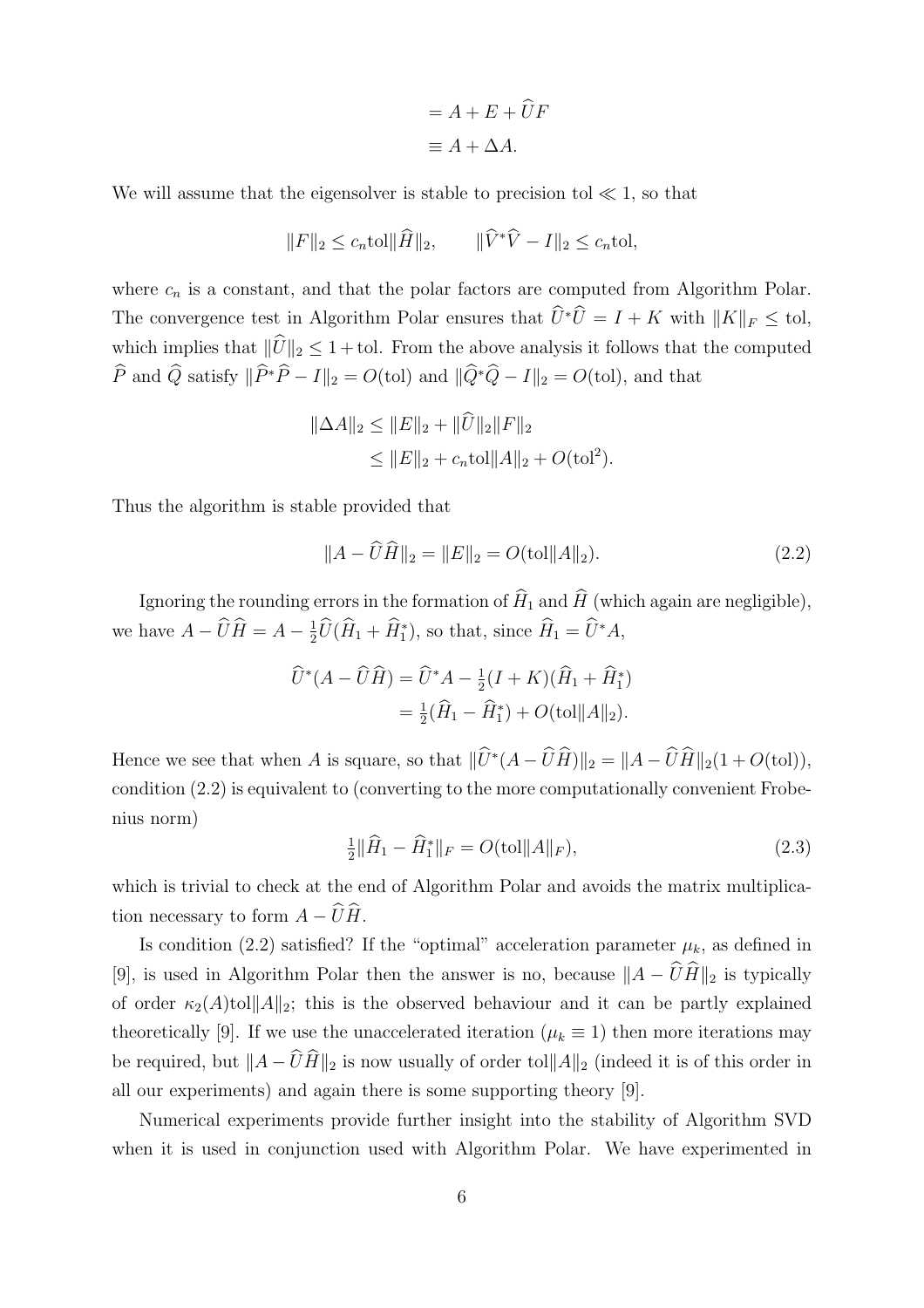| Matrix                          | Iters          | $  A - \hat{U}\hat{H}  _2/  A  _2$ | $  A - P\Sigma Q  _2$ |
|---------------------------------|----------------|------------------------------------|-----------------------|
| vand(25)                        | 14             | $5.42e-14$                         | 5.43e-14              |
| $\text{cycol}(16)$              | 15             | 1.34e-14                           | 1.34e-14              |
| randsvd( $[200, 100]$ , 1.01e0) | 1              | 8.40e-16                           | 3.61e-15              |
| randsvd( $[200, 100]$ , 1e1)    | 2              | $1.02e-15$                         | $4.83e-15$            |
| randsvd( $[200, 100]$ , 1e4)    | $\overline{4}$ | 1.11e-14                           | 1.17e-14              |
| randsvd( $[200, 100]$ , 1e8)    | 7              | $3.60e-14$                         | $3.62e-14$            |
| randsvd( $[200, 100]$ , 1e12)   | 9              | $4.03e-14$                         | $4.05e-14$            |
| randsvd( $[200, 100]$ , 1e16)   | 12             | 4.96e-14                           | 4.97e-14              |

Table 2.1: Results for Algorithm SVD with Algorithm Polar.

Matlab, for which the unit roundoff  $u \approx 1.1 \times 10^{-16}$ . We took  $\mu_k \equiv 1$ ,  $p = 16$  and tol  $= mu$  in Algorithm Polar, and used the QR algorithm to compute the eigensystem of  $H$  (that is, we used Matlab's eig function). Results are shown in Table 2.1 for three types of matrix from the test collection in [8]. Vand(25) is the Vandermonde matrix of order 25 with  $(i, j)$  element  $((j - 1)/24)^{i-1}$ ; it has rank 21 to working precision. Cycol(16) is a matrix of the form  $[B \ B \ B \ B]$ , where B is a random  $16 \times 4$  matrix, and so it has rank 4 to working precision. Randsvd( $[m,n]$ , kappa)) is a random  $m \times n$  matrix with 2-norm condition number kappa and exponentially distributed singular values.

The key features of the results are as follows.

1. The more ill-conditioned A is, the more iterations are required by Algorithm Polar.

2. The maximum value of  $||X^*X - I||_F$  for  $X = \widehat{P}$  or  $X = \widehat{Q}$  over all the matrices in the table is 3.05e-14, so  $\widehat{P}$  and  $\widehat{Q}$  are unitary to within the tolerance in each case, as the analysis above shows they must be. The relative residuals for the SVD are all less than mtol. Therefore the algorithm is performing stably in all these examples, even though some of the matrices are rank-deficient to working precision.

3. The third and fourth columns of Table 2.1 confirm that the polar decomposition relative residual is an excellent predictor of the SVD relative residual. Furthermore, the values of  $\frac{1}{2} \|\widehat{H}_1 - \widehat{H}_1^*\|_F$  (not shown in the table) are all within a factor 4 of  $\|A - \widehat{U}\widehat{H}\|_2$ , showing that the stability test (2.3) is quite reliable, even for rectangular matrices.

It is possible to find examples of rank deficient matrices for which Algorithm Polar does not converge. An example is a singular Jordan block. We have not found any examples where the algorithm converges but gives an unstable computed polar decomposition.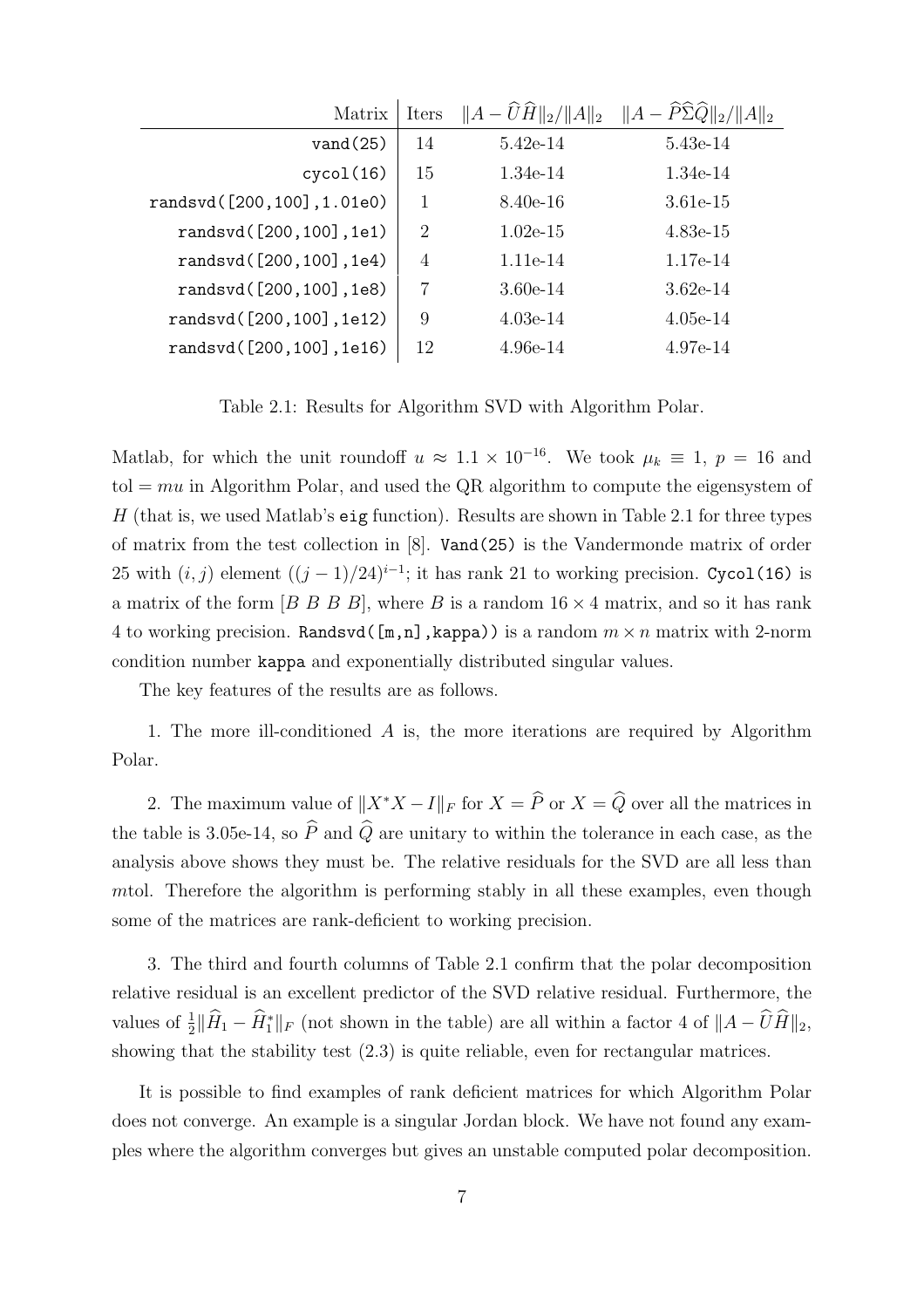| Order | Standard SSYEV Modified SSYEV |         |
|-------|-------------------------------|---------|
| 64    | 0.71                          | 0.29    |
| 128   | 5.58                          | 1.78    |
| 256   | 40.51                         | 17.01   |
| 512   | 369.56                        | 148.53  |
| 1024  | 2534.84                       | 1150.37 |

Table 3.1: Times in seconds for SSEYV.

### 3 Experiments on the KSR1

We have implemented Algorithm SVD on the Kendall Square KSR1 virtual shared memory computer. Each node of the KSR1 is a superscalar 64-bit processor with a 40 Mflop peak performance and 32 Mbytes of local cache memory. We had access to 16 processors of the 32-processor KSR1 at the University of Manchester. Our codes are written in KSR Fortran, which is Fortran 77 with some parallel and Fortran 90 extensions. We used single precision arithmetic, for which the unit roundoff  $u \approx 1.1 \times 10^{-16}$ .

Although the KSRlib/BLAS library contains a highly optimized SGEMM routine, the other level 3 BLAS routines do not appear to be highly optimized for the KSR1 [14]. The SGEMM routine supports four optional parameters in addition to those in the standard level 3 BLAS specification; they permit controlled exploitation of parallelism.

To compute the polar decomposition  $A = UH$  we used the KSR1 implementation of Algorithm Polar from [9], with tol = mu and with no acceleration ( $\mu_k \equiv 1$ ). We considered two approaches to computing the spectral decomposition of H. The first is to use the LAPACK driver routine SSYEV, which carries out the symmetric QR algorithm, involving a reduction to tridiagonal form followed by an iterative QR phase. To obtain better performance than that provided by the KSRlib/LAPACK SSYEV we modified the SGEMM calls to include the four KSR1-specific additional parameters; these SGEMM calls occur only in the auxiliary routine SLARFB, which applies a product of Householder transformations (stored in "compact WY" form) to a rectangular matrix.

Table 3.1 reports run times for standard SSYEV on one processor and for the modified SSYEV on 16 processors, for matrices of several dimensions. In both cases we used a block size of 16, which we found to give the best performance. Each timing is for one particular matrix, but the times vary only slightly with the matrix.

The second approach is to use the block Jacobi method (see [6, Section 8.5.11] for details of this method.) Papadimitriou [15] has implemented several versions of the block Jacobi method on the KSR1. We report results for two implementations: Algorithm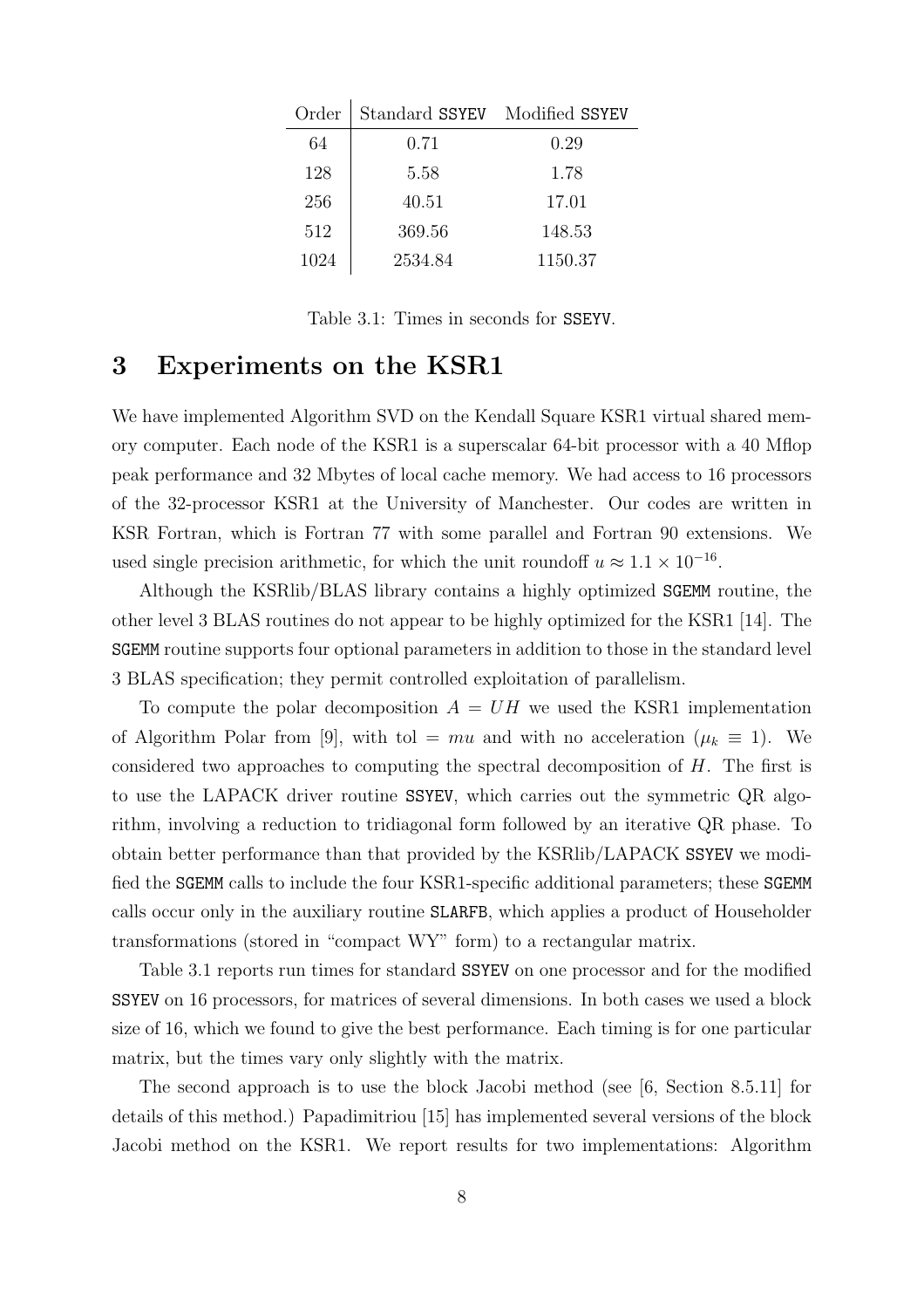| Order | Algorithm BJ1 | Algorithm BJ2 |
|-------|---------------|---------------|
| 64    | 24.58         | 29.74         |
| 128   | 39.51         | 52.15         |
| 256   | 96.47         | 136.02        |
| 512   | 145.35        | 236.78        |
| 1024  | 518.20        | 1014.07       |

Table 3.2: Times in seconds for block Jacobi Algorithms BJ1 and BJ2.

BJ1 and Algorithm BJ2. Algorithm BJ1 uses a parallel rotation ordering and solves the spectral decomposition subproblems using SSYEV. The block size is chosen as  $n/(2p)$ , where  $p$  is the number of processors. A block rotation is skipped whenever the offdiagonal elements of the subproblem are below a dynamically varying threshold. A technique suggested by Davies and Modi [5] is used to terminate the sweeps prematurely, once the matrix is reasonably close to diagonal form, and then to transform directly to diagonal form (to within the convergence tolerance) using perturbation formulae. The Davies–Modi scheme is numerically stable only if the matrix to which it is applied has "sufficiently distinct" eigenvalues  $\lambda_i$ : stability degrades as  $\lambda_i - \lambda_j \to 0$  for  $i \neq j$ , since the algorithm involves division by  $\lambda_i - \lambda_j$  for all  $i \neq j$ . Algorithm BJ2 omits the Davies–Modi scheme and uses the threshold strategy only on the first 6 block sweeps. Full details of these algorithms are given in [15]. Timings for Algorithms BJ1 and BJ2 are given in Table 3.2.

We see from the tables that modified SSYEV is the fastest method for  $n \leq 256$ , but Algorithms BJ1 and BJ2 are significantly faster for  $n = 1024$ . Although Algorithm BJ1 is nearly twice as fast as Algorithm BJ2 for  $n = 1024$ , we will use Algorithm BJ2 for the remaining experiments because of its guaranteed stability.

We now compare our new method with the KSRlib/LAPACK driver routine SGESVD. By modifying the routine in the same way as for SSYEV we were able to reduce the run time. Timings for square matrices of five different dimensions are given in Table 3.3. These timings are largely unaffected by the singular value distribution.

In Tables 3.4 and 3.5 we give timings for Algorithm SVD with both Algorithm BJ1 and modified SSYEV as the eigensolver. The timings are for a random matrix with exponentially distributed singular values and 2-norm condition number 1.01 (Table 3.4) or  $10^{12}$  (Table 3.5). Algorithm SVD is up to 6.2 times faster than modified SGESVD for  $\kappa_2(A) = 1.01$ , and up to 2.6 times faster for  $\kappa_2(A) = 10^{12}$ . For  $n = 1024$  with Algorithm BJ2, the percentage of the run time taken by Algorithm Polar is 15% for  $\kappa_2(A) = 1.01$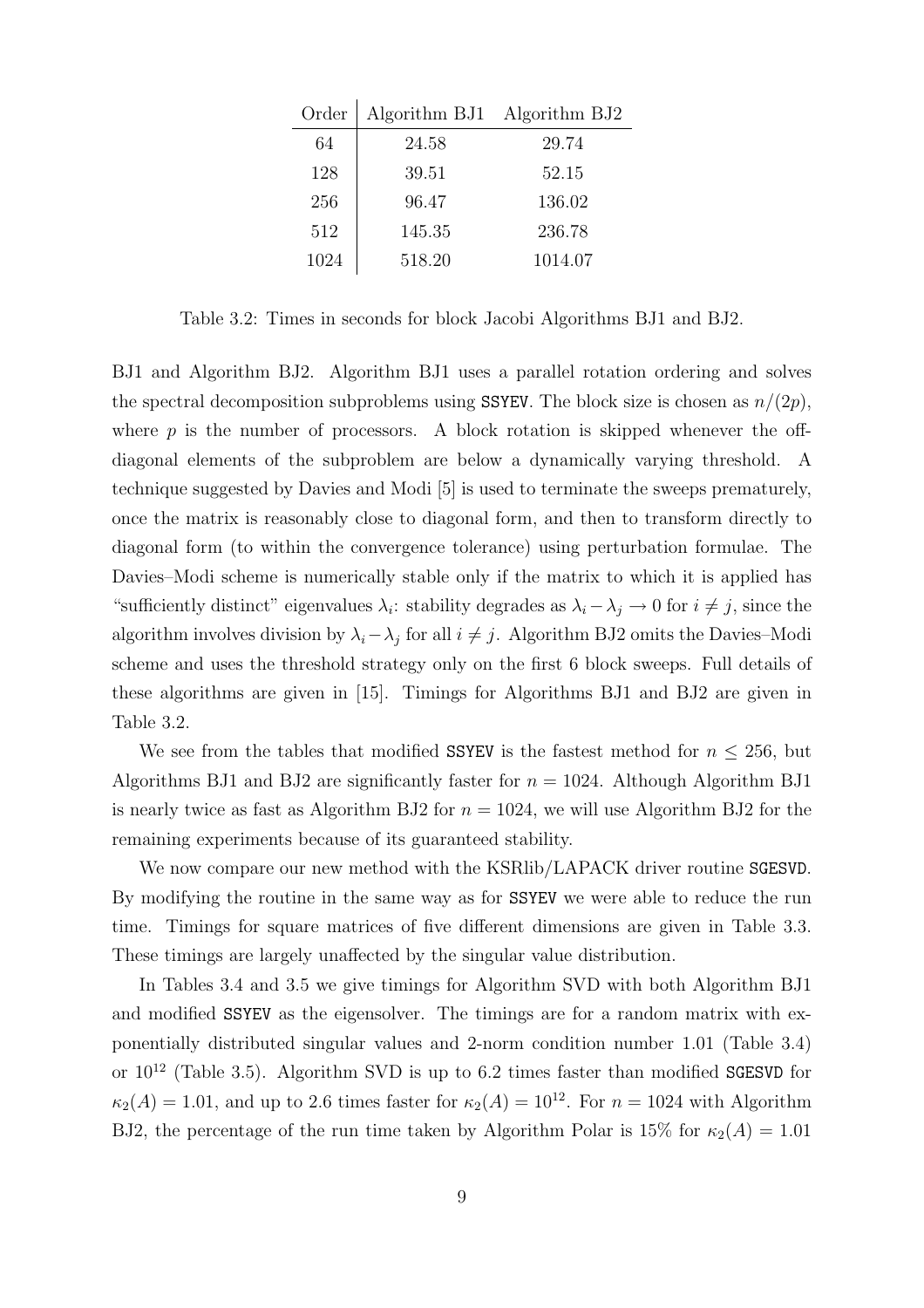| Order | Standard SGESVD Modified SGESVD |         |
|-------|---------------------------------|---------|
| 64    | 1.35                            | 1.35    |
| 128   | 9.77                            | 9.12    |
| 256   | 122.39                          | 101.03  |
| 512   | 980.10                          | 880.02  |
| 1024  | 9500.00                         | 7500.00 |

Table 3.3: Times in seconds for SGESVD.

| Order | With Algorithm BJ2 With modified SSYEV |         |
|-------|----------------------------------------|---------|
| 64    | 30.29                                  | 0.84    |
| 128   | 53.19                                  | 2.82    |
| 256   | 140.24                                 | 21.23   |
| 512   | 262.42                                 | 174.17  |
| 1024  | 1203.83                                | 1340.13 |

Table 3.4: Times in seconds for Algorithm SVD,  $\kappa_2(A) = 1.01$ .

and 65\% for  $\kappa_2(A) = 10^{12}$ .

For  $n = 1024$  in Table 3.5, Algorithm SVD with Algorithm BJ2 is running at about 23 megaflops (compared with the peak of 640 megaflops for 16 processors of the KSR1), while modified SGESVD for the same dimension runs at about 3 megaflops. For comparison, the highly optimized **SGEMM** runs at 384 megaflops.

| Order | With Algorithm BJ2 With modified SSYEV |         |
|-------|----------------------------------------|---------|
| 64    | 31.66                                  | 2.21    |
| 128   | 59.59                                  | 9.22    |
| 256   | 172.10                                 | 53.09   |
| 512   | 490.80                                 | 402.55  |
| 1024  | 2887.70                                | 3024.00 |

Table 3.5: Times in seconds for Algorithm SVD,  $\kappa_2(A) = 10^{12}$ .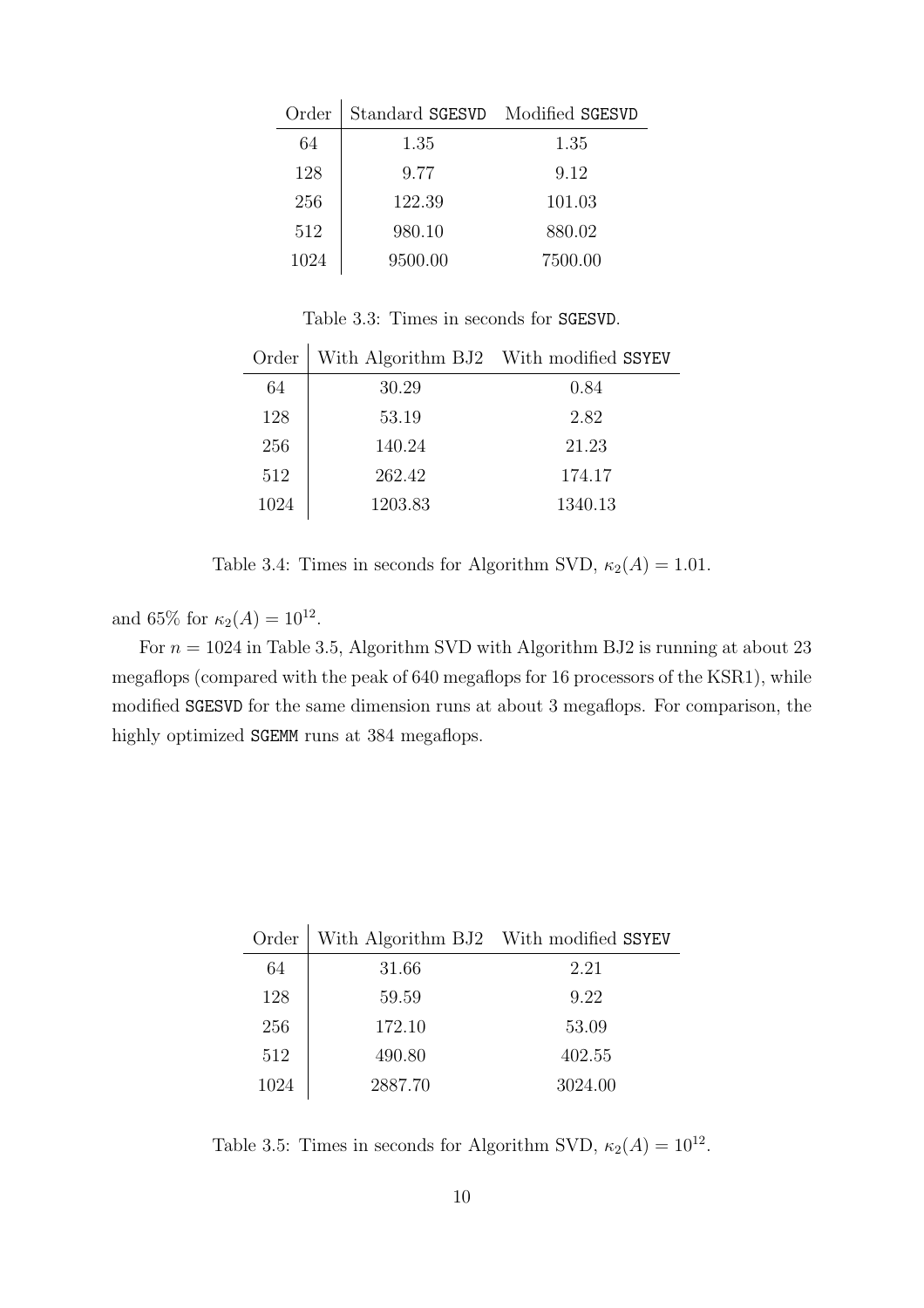### 4 Conclusions

Algorithm SVD is the fastest stable method we know for computing the SVD of large, full rank matrices on the KSR1. The algorithm is worth considering for other types of parallel machine for which a fast Hermitian eigensolver, but not a fast SVD solver, is available. For some architectures, the Newton iteration (2.1) could be a faster way to compute the polar decomposition than Algorithm Polar. Further experimentation on different architectures is needed.

We emphasize that our modified version of SGESVD is not the fastest possible implementation of the Golub–Reinsch algorithm on the KSR1. With a major rewrite to exploit the machine a faster code could be obtained—but, of course, with a complete loss of portability.

Finally, we note that the SVD can be computed by (block) one-sided Jacobi or twosided Jacobi methods (which may require a preliminary QR factorization) [3], [4], [16]. We have not tried any of these methods on the KSR1. A major advantage of our approach is that coding is straightforward, given the required matrix multiplication, matrix inversion and Hermitian eigenproblem building blocks.

### 5 Acknowledgements

We thank Zhaojun Bai and Des Higham for suggesting improvements to the manuscript.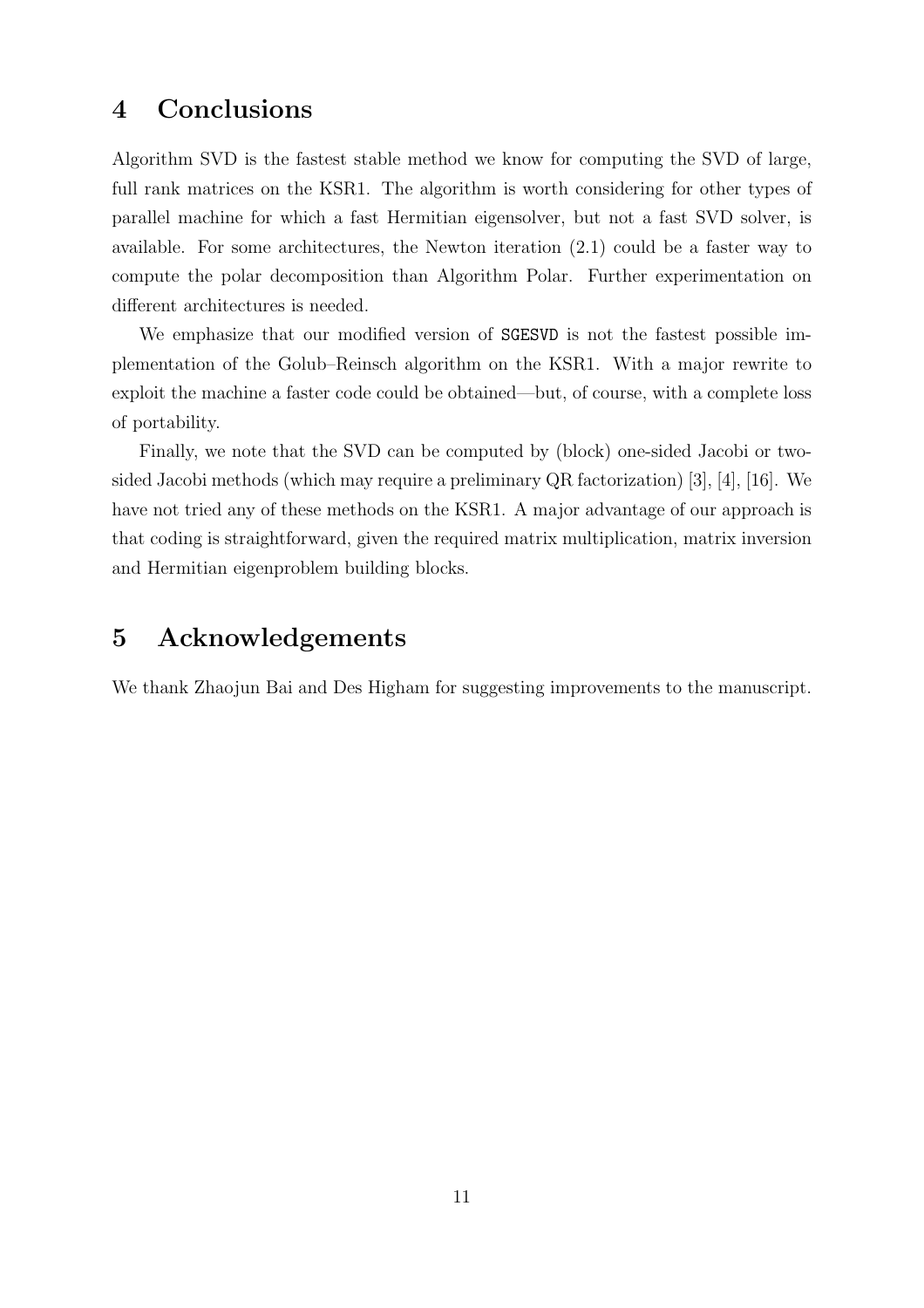### References

- [1] E. Anderson, Z. Bai, C. H. Bischof, J. W. Demmel, J. J. Dongarra, J. J. Du Croz, A. Greenbaum, S. J. Hammarling, A. McKenney, S. Ostrouchov, and D. C. Sorensen. LAPACK Users' Guide. Society for Industrial and Applied Mathematics, Philadelphia, PA, USA, 1992. xv+118+listings pp. ISBN 0-89871-294-7.
- [2] Zhaojun Bai and James W. Demmel. Design of a parallel nonsymmetric eigenroutine toolbox, Part I. In Proceedings of the Sixth SIAM Conference on Parallel Processing for Scientific Computing, Volume I, Richard F. Sincovec, David E. Keyes, Michael R. Leuze, Linda R. Petzold, and Daniel A. Reed, editors, Society for Industrial and Applied Mathematics, Philadelphia, PA, USA, 1993, pages 391–398.
- [3] Michael Berry and Ahmed H. Sameh. An overview of parallel algorithms for the singular value and symmetric eigenvalue problems. J. Comp. Appl. Math., 27:191– 213, 1989.
- [4] Richard P. Brent, Franklin T. Luk, and Charles F. Van Loan. Computation of the singular value decomposition using mesh-connected processors. J. VLSI and Computer Systems, 1:242–270, 1985.
- [5] Roy O. Davies and J. J. Modi. A direct method for completing eigenproblem solutions on a parallel computer. Linear Algebra and Appl., 77:61–74, 1986.
- [6] Gene H. Golub and Charles F. Van Loan. Matrix Computations. Second edition, Johns Hopkins University Press, Baltimore, MD, USA, 1989. xix+642 pp. ISBN 0-8018-3772-3 (hardback), 0-8018-3739-1 (paperback).
- [7] Nicholas J. Higham. Computing the polar decomposition—with applications. SIAM J. Sci. Stat. Comput., 7(4):1160–1174, October 1986.
- [8] Nicholas J. Higham. The Test Matrix Toolbox for Matlab. Numerical Analysis Report No. 237, Manchester Centre for Computational Mathematics, Manchester, England, December 1993. 76 pp.
- [9] Nicholas J. Higham and Pythagoras Papadimitriou. A parallel algorithm for computing the polar decomposition. Parallel Computing, 20(8):1161–1173, August 1994.
- [10] Nicholas J. Higham and Robert S. Schreiber. Fast polar decomposition of an arbitrary matrix. SIAM J. Sci. Stat. Comput., 11(4):648–655, July 1990.